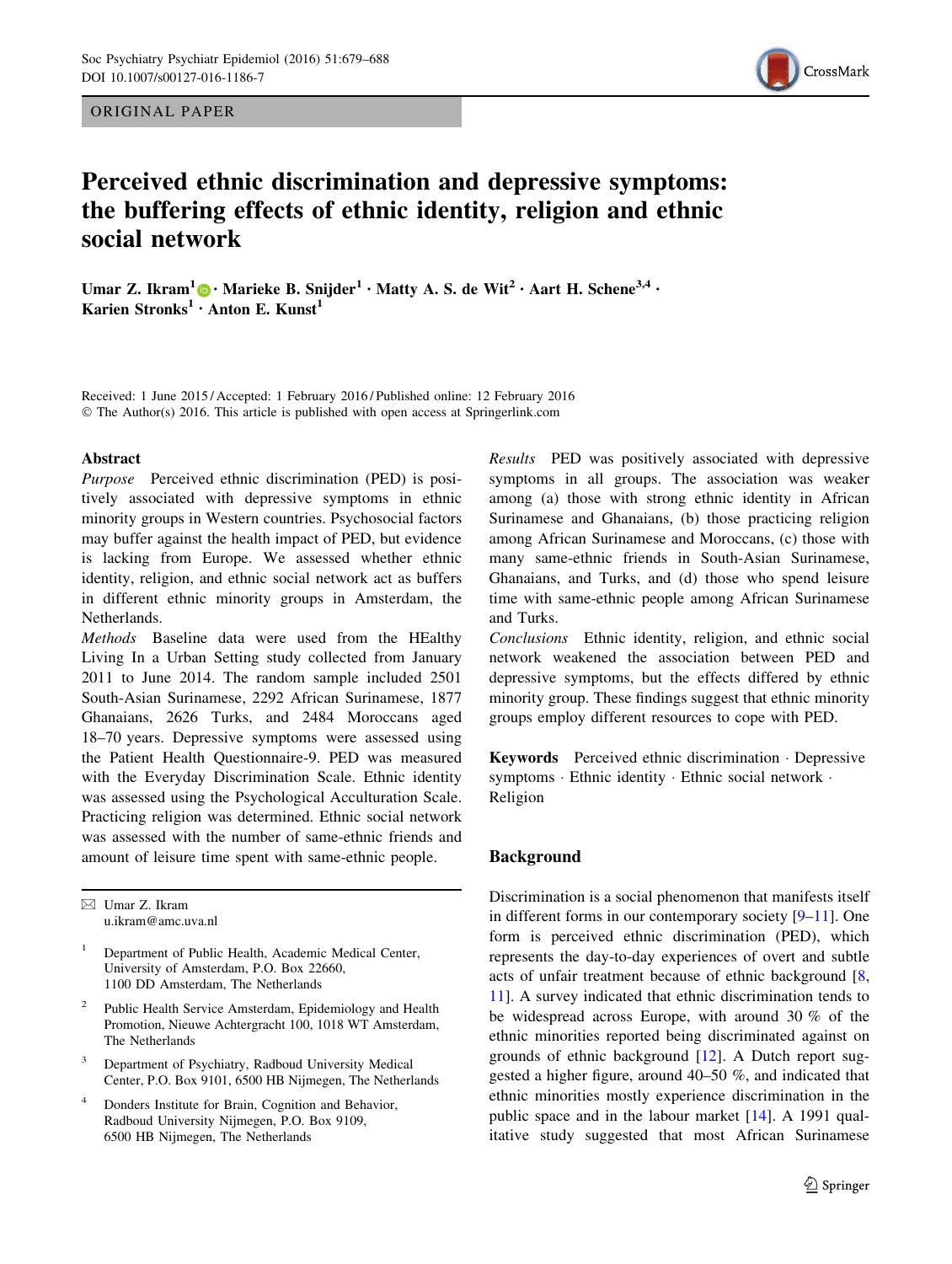women in Amsterdam experienced discrimination in the media, public space, and at work and school [\[16](#page-8-0)]. They were confronted with group-based stereotypes (e.g., lack of discipline, language deficit, low education, single mother). This was largely confirmed in a more recent qualitative study among 2nd-generation Surinamese and Moroccan adults (unpublished, conference presentation [\[17](#page-8-0)]).

Perceived ethnic discrimination is considered a chronic stressor, with growing evidence indicating that PED is positively associated with adverse physical and mental health outcomes among ethnic minority groups  $[8, 18-20]$  $[8, 18-20]$ . Evidence seems to be most consistent with depressive symptoms, suggesting that higher PED is associated with more depressive symptoms across ethnic minority groups [\[19](#page-8-0), [20\]](#page-8-0). Although it is pivotal to tackle discrimination itself, assessing which psychosocial factors weaken the association between discrimination and depressive symptoms enhances our understanding on how ethnic minority groups cope with PED [[21,](#page-8-0) [22](#page-8-0)]. This might help understand why some people are more resilient to PED than others.

Previous research on psychosocial factors as potential buffers against PED has yielded mixed results. For example, a meta-analysis found that social support and group identification did not modify the association between discrimination and mental health outcomes [[20](#page-8-0)]. A 2009 review reported mixed findings for racial identity as a buffer for the association between discrimination and health—in some studies racial identity actually tended to exacerbate the association [\[21\]](#page-8-0). This review also found that social support generally did not act as a buffer [\[21](#page-8-0)]. However, most studies had a relatively small sample consisting of young adults (mainly students), drawn with convenience sampling. Further, the majority of the studies were conducted in the United States (US)—mainly with African-Americans. European research on this topic is urgently needed. The relatively recent influx of migrants from across the world has dramatically changed the European demographics. Further, given the important socio-historical differences (e.g., migration history, countries of origin), findings from the US may not readily be applied to European-based ethnic minority group, who might experience and cope with discrimination differently than those living in the US [[16](#page-8-0)].

In the present study, we focus on three potential psychosocial factors that are particularly relevant to the lives of these ethnic minority groups: ethnic identity, religion, and ethnic social network. Ethnic identity is defined as ''the subjective sense of ethnic group membership that involves self-labelling, sense of belonging, preference for the group, positive evaluation of the ethnic group, ethnic knowledge, and involvement in ethnic group activities'' [\[23](#page-8-0), pp. 225, [24](#page-8-0)]. We hypothesise that strong ethnic identity weakens the association between PED and depressive symptoms. This might occur through taking pride in being a member of an ethnic group, which might buffer against the effects of PED [\[25](#page-8-0), [26](#page-8-0)]. Strong ethnic identity may also create awareness of the socio-cultural history of the ethnic group, enabling individuals to adequately distinguish whether discrimination is directed at them personally, or at their ethnic group as whole [\[22](#page-8-0)]. Evidence suggests that attributing discrimination to the ethnic group instead of personal characteristics yields psychological benefits, as it prevents selfblame, personal devaluation and low self-esteem [\[10](#page-8-0), [21\]](#page-8-0).

Religion might weaken the association between PED and depressive symptoms. This may occur through its spiritual and social support component [\[27](#page-8-0), [28](#page-8-0)]. Spirituality may enable an individual to acquire and employ different religious-specific coping styles (e.g., praying, seeking support from religious peers, accepting one's fate), which may help to deal with stressors [[29\]](#page-9-0). Research has shown that spirituality might have a beneficial impact on mental health, as it enables an individual to control feelings of anger and resentment [[30\]](#page-9-0). In addition, religious institutions may provide professional social support and guidance in social and judicial affairs such as discrimination [\[28](#page-8-0)]. A study among African Americans showed that church-based social support buffered the association between racism and anxiety symptoms [[31\]](#page-9-0). So far, very few studies have examined the buffering effects of religion on the association between PED and health. A 2008 Dutch report indicated ethnic minority groups were more religious and visited more often religious gatherings than ethnic Dutch; the highest rates were observed among Turks and Moroccans [[32\]](#page-9-0).

Ethnic social network reflects the presence of sameethnic people within one's social network. It is important to note that despite the close relationship between social support and social network, these constructs are different in that the former entails the quality of the social support one receives whereas the latter represent the extent and size of one's network (i.e., quantity) [[33\]](#page-9-0). We hypothesize that a large ethnic social network would weaken the association between PED and depressive symptoms. Ethnic social network promotes connectedness among same-ethnic people. This may not only help establish supportive and sustainable relationships, but also provides an opportunity to share personal experiences with those who might have experienced discrimination themselves [[21\]](#page-8-0). A recent study found that family support moderated the association between discrimination and depression among Asian Americans [[34\]](#page-9-0). An ethnic social network may also enable individuals to be involved in ethnic social activities, distracting from negative feelings, and providing positive interactions and experiences with same-ethnic people instead [\[35](#page-9-0)].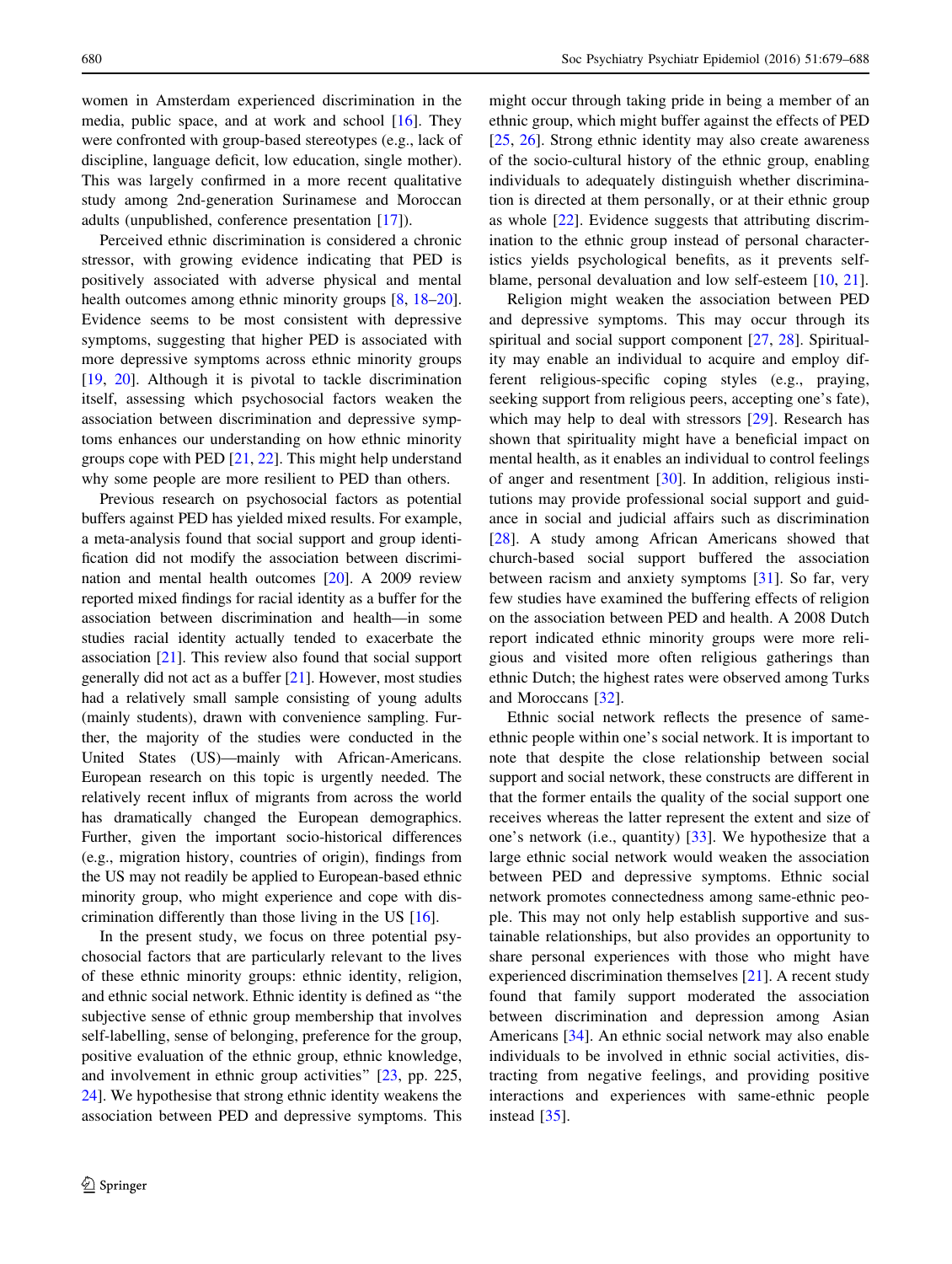#### Box 1 Socio-historical information on the ethnic minority groups included in this study

#### South Asian Surinamese

South-Asian Surinamese arrived in the Netherlands in the 1960–1970s, after the independence of Suriname from the Netherlands [\[4](#page-8-0), [5](#page-8-0)]. The most important reason of migration was the unstable political and economic situation in Suriname. The ancestors of South-Asian Surinamese were originally from the Northern parts of India (e.g., Bihar), and worked as contract-workers in Suriname. Although Indian labourers were intended to stay temporarily, many decided to settle permanently in Suriname [\[4\]](#page-8-0). South-Asian ethnic populations are living across Europe, especially in the United Kingdom (UK) and the Scandinavian countries.

#### African Surinamese

African-Surinamese migrated from Suriname to the Netherlands, along with the South-Asian Surinamese [\[4](#page-8-0), [5](#page-8-0), [8](#page-8-0)]. They had similar reasons of migration as South-Asian Surinamese. They are descendants of West Africans who were brought to Suriname during the slave trade in the 18th and 19th century. African-Caribbean populations with similar socio-historical background can also be found in other European countries (e.g., UK and France) and the United States. In 2015, Surinamese people<sup>a</sup> comprise 2 % of the general population and 17 % of total non-Western migrant population<sup>b</sup> in the Netherlands [\[3\]](#page-8-0). In Amsterdam, these figures are 8 and 23 %, respectively [\[6\]](#page-8-0). Of the Surinamese living in the Netherlands, it is estimated that 45 % has South-Asian origin and 39 % African origin [[15](#page-8-0)]. There is considerable religious diversity among Surinamese: 35 % Christian, 25 % Hindu, and 10 % Muslim (and 30 % non-religious) [\[15\]](#page-8-0).

#### Ghanaians

Ghanaians migrated to the Netherlands in two phases [\[1](#page-8-0), [2\]](#page-8-0). In the first phase in the 1970s and 1980s many migrated because of socioeconomic reasons. During the second phase in the early 1990s was due to the unstable political situation in Ghana, drought, and the expulsion of many Ghanaians from Nigeria. There are also large Ghanaian communities in the UK and Germany. In the Netherlands, Ghanaian people comprise 0.1 % of the general population and 1 % of the total non-Western migrant population [\[3](#page-8-0)]. The figures were 1.5 and 4 %, respectively, in Amsterdam [[6\]](#page-8-0). Most Ghanaians are Christian, but some are Muslim.

#### Turks and Moroccans

Migrants from Turkey and Morocco were recruited by the Dutch government in the 1960–1970s as temporary guest workers, to fill the labor shortages in unskilled occupations [\[2](#page-8-0), [7](#page-8-0)]. However, the majority of the migrants decided to settle and brought their spouses and children to the Netherlands. Currently, Turks and Moroccans are the largest ethnic minority groups in many European countries (e.g., Spain, France, Germany). Turkish and Moroccan people separately account for around 2 % of the general population and 19 % of the total non-Western migrant population [[3](#page-8-0)]. In Amsterdam, the respective figures for Turkish people were 5 and 15 %, respectively, and for Moroccan people 9 and 26 %, respectively [[6](#page-8-0)]. Turks and Moroccans are mostly Muslim (95 %) [[13](#page-8-0)].

<sup>a</sup> Official statistics do not distinguish between Surinamese subgroups

<sup>b</sup> In the Netherlands, migrants populations are distinguished between Western (i.e., culturally proximate to the Dutch culture; migrants from, say, North-America, other European countries) and non-Western migrant populations

To test our hypotheses, we used a large populationbased sample of adults from the five largest ethnic minority groups living in a medium-sized European city. For each ethnic minority group, we assessed whether ethnic identity, religion, and ethnic social network weakened the association between PED and depressive symptoms. The ethnic minority groups included in our study differ from each other in various ways (see Box 1), so we expect the buffering effects to differ by ethnic minority group. By investigating the potential buffering effects of these psychosocial factors in different ethnic minority groups in a European context, we could gain a broader understanding of the coping resources employed by ethnic minority groups against PED.

# Methods

## Study population

We used baseline data from the Healthy Life in an Urban Setting (HELIUS) study, a multi-ethnic cohort study in Amsterdam, the Netherlands. The full study protocol is described elsewhere [[2\]](#page-8-0). Briefly, participants aged 18–70 years were randomly sampled stratified by ethnic origin through the municipality register of Amsterdam. This register includes data on the country of birth of residents and their parents, which were used to determine ethnicity (see below). We were able to contact about 65 % of those invited (Surinamese 73 %, Ghanaians 69 %, Turks 60 %, Moroccans 66 %), either by response card or after home visit by an ethnically-matched interviewer. Of those contacted, about 42 % agreed to participate (Surinamese 43 %, Ghanaians 50 %, Turks 34 %, Moroccans 32 %). After positive response, participants received a digital or paper version of the questionnaire (depending on the preference). Participants who were unable to complete the questionnaire themselves were offered assistance from a trained ethnically-matched interviewer. Data collection was still on going at the time of data analysis for this study. Written informed consent was obtained from all participants prior to the study inclusion.

Baseline data were collected from January 2011 until June 2014. From the total sample  $(n = 14,628)$ , we excluded ethnic Dutch  $(n = 2192)$ . From the remaining ethnic minority groups, we excluded Surinamese with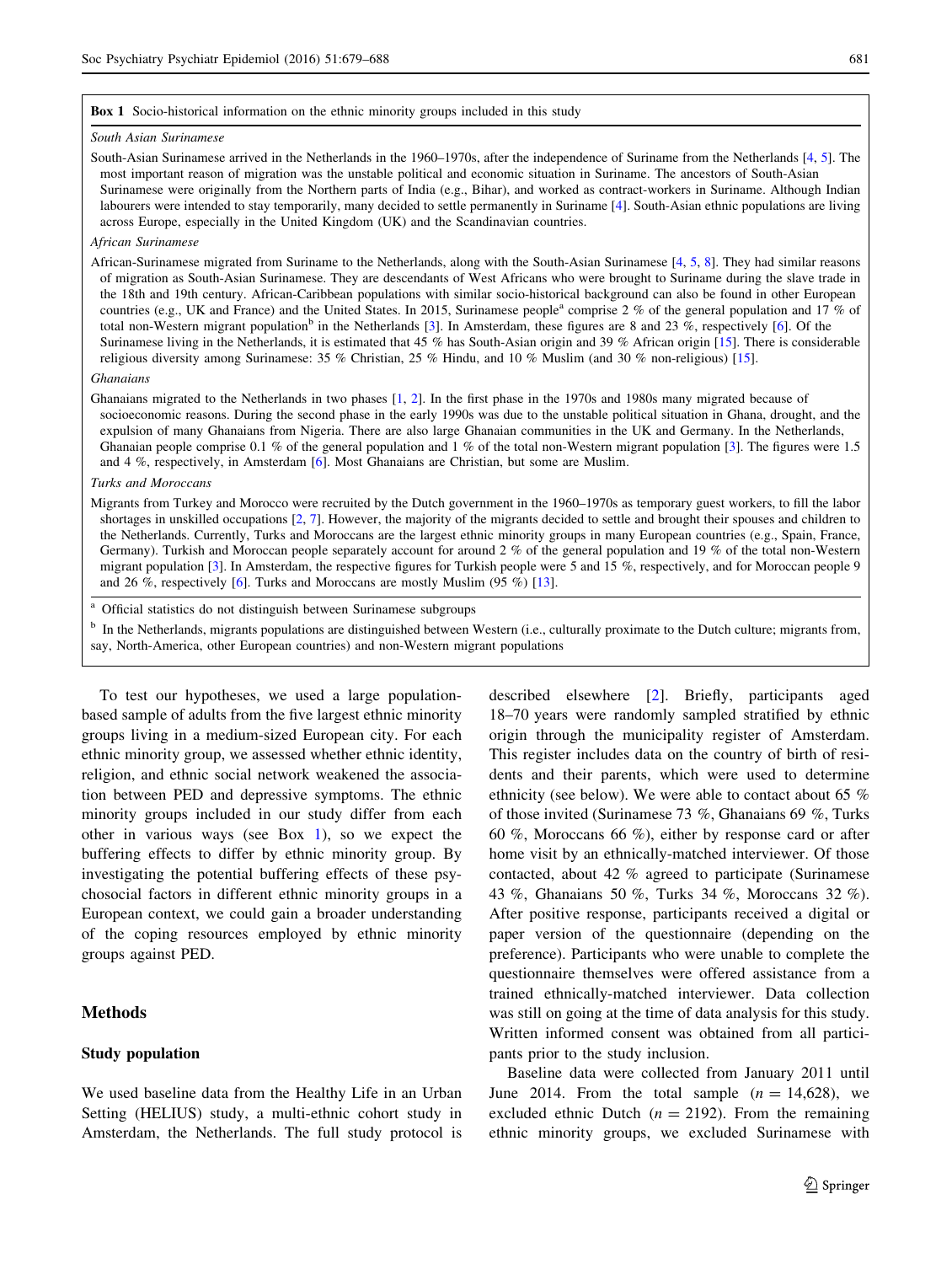Indonesian origin  $(n = 148)$  and with unknown origin  $(n = 151)$ , and those with unknown ethnic background  $(n = 29)$ , as these groups were relatively small. Subsequently, participants were excluded with missing data on PED, depression and/or education ( $n = 328$ ). This finally resulted in 11,780 participants: 2501 South-Asian Surinamese, 2292 African Surinamese, 1877 Ghanaians, 2626 Turks, and 2484 Moroccans.

## Variables

## Ethnicity

Participant's ethnicity was defined according to the country of birth of the participants as well as that his parents [\[36](#page-9-0)]. Specifically, a participant was considered of non-Dutch ethnicity if either of the following criteria was fulfilled: (1) born outside the Netherlands and at least one parent born outside the Netherlands (i.e., first generation); or (2) born in the Netherlands, but both parents born outside the Netherlands (i.e., second generation). In addition, self-reported ethnicity was used to determine Surinamese subgroups (either African or South-Asian origin).

## Perceived ethnic discrimination

PED was conceptualized as the day-to-day experiences of unfair treatment (both overt and subtle) because of ethnic background [[9\]](#page-8-0). To measure PED we used the Everyday Discrimination Scale (EDS), a widely used scale in US studies [[37,](#page-9-0) [38\]](#page-9-0). The EDS is developed based on a qualitative study among African American women, but also in African Surinamese women in the Netherlands [\[16](#page-8-0)], suggesting that the EDS can be used among ethnic minority groups in European settings as well. The EDS captures the frequency of experiences of discrimination in everyday life, using nine items (e.g., ''being treated with less respect than others''). We adapted the EDS such that the participants were specifically asked about discriminatory experiences because of their ethnic background. The response scale for each item varied from 1 (never) to 5 (very often), consistent with the study by Forman et al. [[37\]](#page-9-0). The mean discrimination score of the nine items was calculated  $(1 =$  lowest,  $5 =$  highest) and used in the analyses. The Cronbach's alpha was 0.91 for South-Asian Surinamese, 0.90 for African Surinamese, 0.91 for Ghanaians, 0.90 for Turks, and 0.92 for Moroccans.

#### Depressive symptoms

Depressive symptoms were assessed using the Patient Health Questionnaire-9 (PHQ-9) [[39\]](#page-9-0). The PHQ-9 assesses the presence of depressive symptoms over the preceding 2 weeks. Baas et al. demonstrated the validity of PHQ-9 among Surinamese in the Netherlands [\[40](#page-9-0)]. The PHQ-9 consists of nine items, with a response scale varying from 0 (never) to 3 (nearly every day). Hence the total sum score for depression symptoms varied between 0 (lowest) and 27 (highest). The Cronbach's alpha was 0.92 for South-Asian Surinamese, 0.86 for African Surinamese, 0.87 for Ghanaians, 0.90 for Turks and 0.88 for Moroccans.

## Educational level

Educational level was defined as the highest level of education completed with a diploma or certificate of proficiency, either in the Netherlands or in the country of origin. Based on the highest level of education completed, participants were divided into four categories: no education or elementary education; lower vocational and general secondary education; intermediate vocational and higher secondary education; and higher vocational education and university.

#### Ethnic identity

Ethnic identity was conceptualized as the sense of belonging to one's own ethnic group that shares cultural values and beliefs [\[41](#page-9-0), [42](#page-9-0)]. It reflects a sense of membership and the positive feelings toward one's ethnic heritage and/or identity [\[21](#page-8-0), [42\]](#page-9-0). It was measured using the 10 items of Psychological Acculturation Scale (PAS; e.g., ''I have a lot in common with Surinamese/Ghanaian/Turkish/Moroccan people'', ''I feel proud to be part of Surinamese/Ghanaian/ Turkish/Moroccan culture'') [[43\]](#page-9-0). We did not use the single self-identification item (e.g., "I feel Surinamese"), since it may fail to fully capture the multifaceted nature of ethnic identity, as conceptualized above [\[42\]](#page-9-0). A multidimensional scale as the PAS might work better as a measure for ethnic identity. For example, individuals might not necessarily identify themselves as Surinamese or Ghanaian, but psychologically they could be strongly connected to and find comfort within their own group. Furthermore, ethnic minority members may provide social desirable answers to the self-identification item. We may reduce this potential bias using a multi-item scale to assess ethnic identity. The response scale of PAS ranged from 1 (totally disagree) to 5 (totally agree), leading to a sum score varying between 10 (weakest ethnic identity) and 50 (strongest ethnic identity). For assessing effect modification, we decided to dichotomize ethnic identity after considering the sum score distribution within each ethnic minority group: \40 (weak ethnic identity) and  $\geq 40$  (strong ethnic identity). The Cronbach's alpha was 0.93 for South-Asian Surinamese, 0.92 for African Surinamese, 0.94 for Ghanaians, 0.93 for Turks, and 0.92 for Moroccans.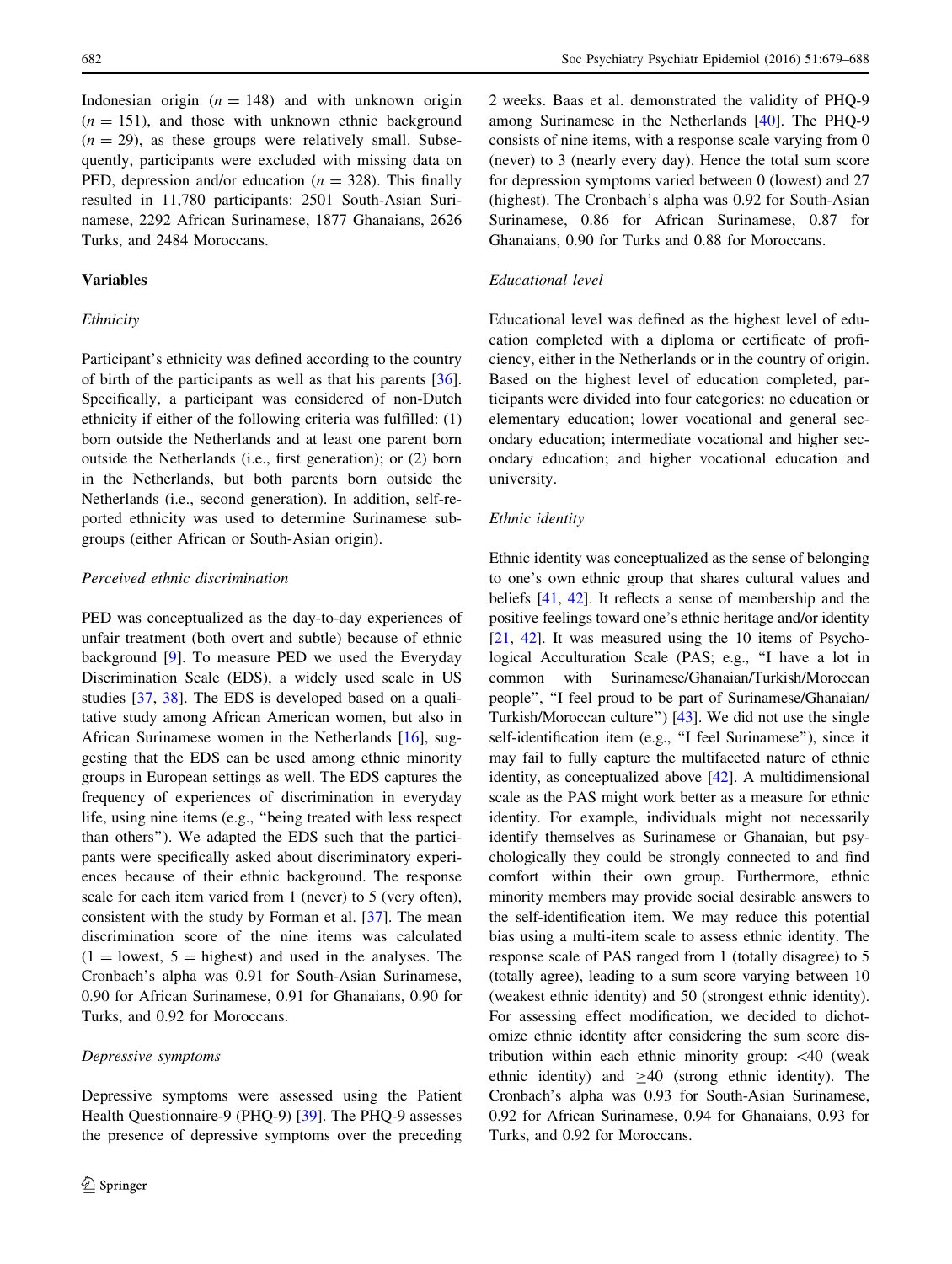## Religion

Religion was conceptualized as currently practicing religion. It was measured using a single item, ''Do you practice a specific religion right now?'', with yes/no response.

## Ethnic social network

Ethnic social network was conceptualized as the presence of same-ethnic people within one's social network [[21](#page-8-0)]. We assessed ethnic social network using two proxy items on a 5-point Likert scale: (1) ''I have Surinamese/ Ghanaian/Turkish/Moroccans friends"  $(1 = none,$  $5 = \text{very many}$ , and 2) "I spend my free time with Surinamese/Ghanaian/Turkish/Moroccan people''  $(1 =$  never,  $5 =$  always). We initially developed a composite variable, but since the Cronbach's alpha was low in the ethnic minority groups (varying between 0.52 and 0.71), we decided to analyse these two variables separately. One variable concerned the number of same-ethnic friends and the other was related to leisure time spent with same-ethnic people. To test effect modification, we dichotomized both variables. Based on the score distributions, both items were dichotomized at the score of 4, with score of 4 or higher indicating high number of sameethnic friends and often (or always) spending leisure time with same-ethnic people.

### Statistical analysis

To handle missing data for PED, depression and ethnic identity, we employed the following strategy: if one of the items was missing, the mean score of the other eight items was used to replace the missing item. If more than one item was missing, the variable was considered missing. Data for ethnic identity, religion, and two ethnic social network measures were missing in less than 1 % of all participants, with little between-group variation (see also Table [1](#page-5-0)). These participants were excluded from the analyses that included these variables.

Linear regressions were used to examine the association between PED and depressive symptoms. The normal probability plot (P–P plot) of residuals of depressive symptoms showed that this variable was about normally distributed. The regressions were estimated for the total sample and for each ethnic minority group separately. We performed the analyses with the total sample to increase the statistical power and to possibly identify any interaction effects which may be too small to be demonstrated in the group-specific analysis. The models were adjusted for ethnicity (only in the total sample), sex, age, migration generation, and education. In a previous study using similar data we found that these potential confounders attenuated

the association between PED and depressive symptoms [\[44](#page-9-0)]. To assess whether this association differed by ethnicity, we used the interaction term (PED\*Ethnicity). To assess whether ethnic identity, religion, and ethnic social network measures modified the association, we created interaction terms of the psychosocial factor and PED (e.g., religion\*PED). SPSS version 21.0 was used for analysis.

# Results

Characteristics of the study population are presented in Table [1](#page-5-0). The majority of the ethnic minority groups was first-generation. Average age for both Surinamese subgroups was 45 years, and for Turks and Moroccans around 40 years. Ghanaians and Turks more often had a lower education while the Surinamese subgroups had medium education. Mean PED scores were largely similar across the ethnic minority groups, with a mean score around 2. Depressive symptoms were more common in South-Asian Surinamese, Turks, and Moroccans and less so in African Surinamese and Ghanaians.

Most Turks and Ghanaians had a strong ethnic identity (around 75 %), and for South-Asian Surinamese this was around 50 %. The majority of the participants practiced religion, particularly Turks and Moroccans (around 95 %). Above 60 % of Turks and Ghanaians had many sameethnic friends and often spent leisure time with same-ethnic people.

Table [2](#page-6-0) shows the association between PED and depressive symptoms and the buffering effects of the psychosocial factors. In all ethnic minority groups, PED was positively associated with depressive symptoms, after adjusting for sex, age, migration generation, and education. The association differed by ethnicity  $(p \text{ value for interac--}$ tion 0.001). For example, the association was stronger in South-Asian Surinamese [regression coefficient 1.88; 95 % confidence interval (CI) 1.59–2.17] than in African Surinamese (1.21; 0.98–1.45).

## Ethnic identity

Ethnic identity buffered the association between PED and depressive symptoms in the total sample (Table [2\)](#page-6-0). Those with a strong identity had a regression coefficient of 1.51 (95 % CI 1.35–1.66) versus 1.86 (1.65–2.07) with weak ethnic identity (p value for interaction 0.008). This buffering effect was particularly observed in African Surinamese (strong ethnic identity 0.90; 0.61–1.19 versus weak ethnic identity 1.64; 1.26–2.02), and to lesser extent in Ghanaians (1.48; 1.21–1.75 versus 2.00; 1.51–2.48). No buffering effects were observed in the other ethnic minority groups.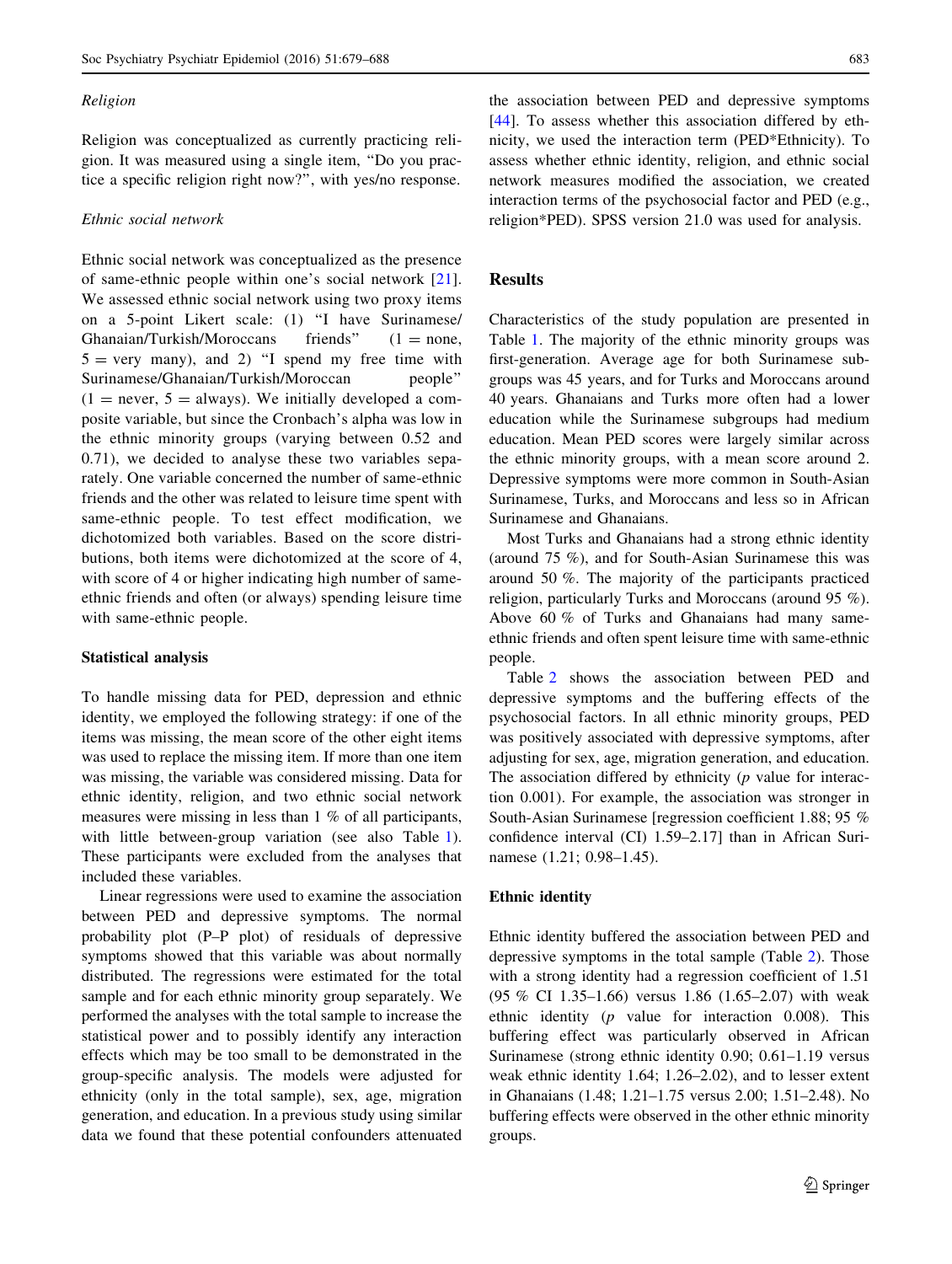<span id="page-5-0"></span>Table 1 Characteristics of the study population

| Variable                                                                                | Total sample<br>$(n = 11,780)$ | South-Asian<br>Surinamese<br>$(n = 2501)$ | African<br>Surinamese<br>$(n = 2292)$ | Ghanaians<br>$(n = 1877)$ | Turks<br>$(n = 2626)$ | Moroccans<br>$(n = 2484)$ |
|-----------------------------------------------------------------------------------------|--------------------------------|-------------------------------------------|---------------------------------------|---------------------------|-----------------------|---------------------------|
| Male $(\%)$                                                                             | 41.6 (4897)                    | 45.7 (1143)                               | 37.3 (856)                            | 40.9 (767)                | 45.7 (1200)           | 37.5 (931)                |
| Age in years, mean (SD)                                                                 | 43.01 (13.07)                  | 45.27 (13.40)                             | 46.94 (12.83)                         | 44.61 (11.41)             | 39.80 (12.36)         | 39.30 (13.10)             |
| First generation migrant, $\%$ (n)                                                      | 77.4 (9116)                    | 77.3 (1933)                               | 83.0 (1903)                           | 94.2 (1768)               | 70.3 (1846)           | 67.1 (1666)               |
| Education, % $(n)^a$                                                                    |                                |                                           |                                       |                           |                       |                           |
| 1 (lowest)                                                                              | 23.5 (2773)                    | 15.4 (384)                                | 6.8(156)                              | 29.5 (554)                | 33.5 (880)            | 32.2 (799)                |
| 2                                                                                       | 29.5 (3471)                    | 33.8 (846)                                | 34.4 (789)                            | 38.7 (726)                | 24.9(655)             | 18.3 (455)                |
| 3                                                                                       | 30.5 (3590)                    | 29.2 (731)                                | 35.9 (822)                            | 25.4 (476)                | 28.0(735)             | 33.3 (826)                |
| 4 (highest)                                                                             | 16.5(1946)                     | 21.6 (540)                                | 22.9(525)                             | 6.4(121)                  | 13.6(356)             | 16.3(404)                 |
| Perceived ethnic discrimination score,<br>mean $(SD)$ , range 1 (lowest)–5<br>(highest) | 1.92(0.76)                     | 1.97(0.75)                                | 2.01(0.76)                            | 1.87(0.79)                | 1.82(0.73)            | 1.96(0.79)                |
| Depressive symptoms score, mean<br>(SD), range 0 (lowest)-27 (highest)                  | 5.03(5.50)                     | 5.36 (5.79)                               | 3.90(4.52)                            | 3.33(4.33)                | 6.24(6.01)            | 5.75 (5.75)               |
| Ethnic identity <sup>b</sup> , $\%$ ( <i>n</i> )                                        |                                |                                           |                                       |                           |                       |                           |
| Strong ethnic identity (score $\geq$ 40)                                                | 65.9 (7716)                    | 51.8 (1290)                               | 63.0 (1435)                           | 76.8 (1432)               | 74.7 (1944)           | 65.5 (1615)               |
| Missing                                                                                 | 0.7(78)                        | 0.4(10)                                   | 0.6(13)                               | 0.7(13)                   | 0.8(22)               | 0.8(20)                   |
| Religion, $\%$ $(n)$                                                                    |                                |                                           |                                       |                           |                       |                           |
| Currently practicing                                                                    | 88.2 (10,302)                  | 81.1 (2019)                               | 78.1 (1785)                           | 88.2 (1608)               | 94.0 (2448)           | 98.6 (2442)               |
| Missing                                                                                 | 0.8(97)                        | 0.4(10)                                   | 0.3(6)                                | 2.8(53)                   | 0.8(21)               | 0.3(7)                    |
| Number of same-ethnic friends <sup>c</sup> , $\%$ (n)                                   |                                |                                           |                                       |                           |                       |                           |
| Many (score $\geq$ 4)                                                                   | 47.3 (5527)                    | 29.3 (728)                                | 44.0 (1000)                           | 64.2 (1196)               | 62.7(1623)            | 39.7 (980)                |
| Missing                                                                                 | 0.9(107)                       | 0.7(18)                                   | 0.8(18)                               | 0.8(15)                   | 1.4(38)               | 0.7(18)                   |
| Leisure time with same-ethnic people <sup>d</sup> ,<br>$\%$ $(n)$                       |                                |                                           |                                       |                           |                       |                           |
| Often/always (score $\geq$ 4)                                                           | 57.8 (6756)                    | 51.0 (1268)                               | 63.0 (1435)                           | 59.9 (1113)               | 61.2 (1582)           | 54.9 (1358)               |
| Missing                                                                                 | 0.8(97)                        | 0.5(13)                                   | 0.6(14)                               | 1.0(19)                   | 1.5(40)               | 0.4(11)                   |

SD standard deviation

 $a<sup>a</sup>$  1 = no education or elementary education; 2 = lower vocational and general secondary education; 3 = intermediate vocational and higher secondary education;  $4 =$  higher vocational education or university

<sup>b</sup> Ethnic identity: sum score ranges from 10 to 50, with a cut-off at 40 ( $\lt$ 40 weak ethnic identity,  $\geq$ 40 strong ethnic identity)

Same-ethnic friends: score range 1–5, with a cut-off at 4 ( $\lt$  4 low number,  $\geq$  4 high number)

<sup>d</sup> Leisure time spent score range 1–5, with a cut-off at 4 ( $\lt$ 4 sometimes, >4 often/always)

## Religion

Religion did not weaken the association between PED and depressive symptoms in the total sample, but the pattern differed by ethnic minority group. The association was weaker among those who practice religion in Moroccans (regression coefficient 1.47; 95 % CI 1.18–1.76 versus not being religious 4.43; 1.91–6.95) and to lesser extent in African Surinamese (1.11; 0.84–1.37, compared to not being religious 1.61; 1.10–2.12).

# Same-ethnic friends

Having many same-ethnic friends weakened the association between PED and depressive symptoms in the total sample (regression coefficient 1.47; 95 % CI 1.29-1.65 versus low number of same-ethnic friends 1.84; 1.68–2.01). This effect was most pronounced in South-Asian Surinamese (1.11; 0.57–1.65 versus 2.15; 1.80–2.50). A similar pattern was also observed among Turks and Ghanaians.

## Leisure time with same-ethnic people

In the total sample, the association between PED and depressive symptoms was weaker among those who often spend leisure time with same-ethnic people (1.49; 1.33–1.66 versus spend sometimes 1.91; 1.72–2.09). The effect was found particularly among African Surinamese (0.90; 0.61–1.19 versus 1.76; 1.38–2.14) and less so in Turks (1.92; 1.52–2.32 versus 2.46; 1.98–2.93). No buffering effects were observed in the other ethnic minority groups.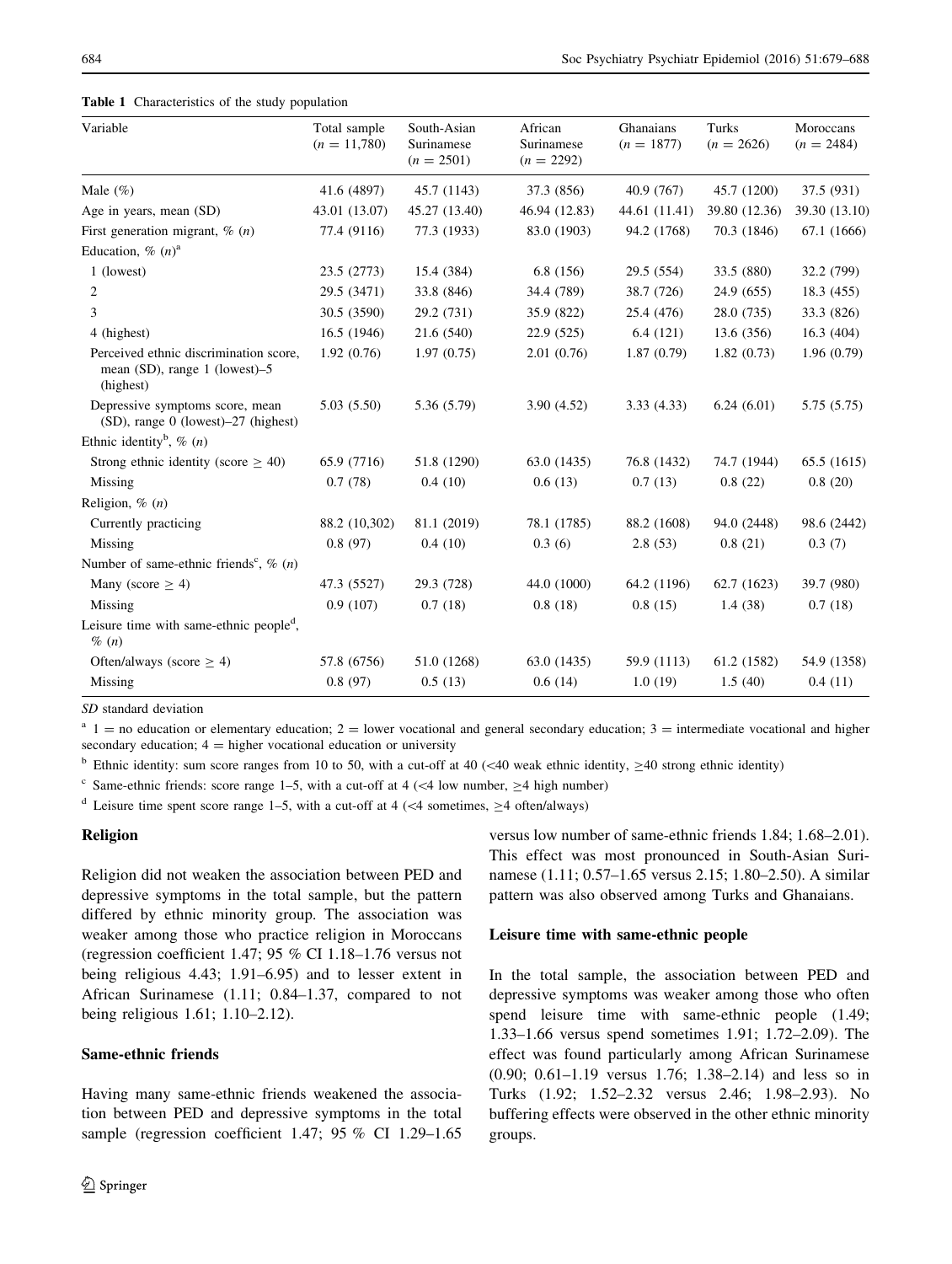|                                                                                                 |                   |                                                                                       | $\frac{1}{2}$      |                       |                   |                   |
|-------------------------------------------------------------------------------------------------|-------------------|---------------------------------------------------------------------------------------|--------------------|-----------------------|-------------------|-------------------|
| Stratified by                                                                                   |                   | Adjusted regression coefficient (95 % CI) for the association PED-depressive symptoms |                    |                       |                   |                   |
|                                                                                                 | Total sample      | South-Asian Surinamese                                                                | African Surinamese | Ghanaians             | Turks             | Moroccans         |
| Association <sup>ª</sup> without interaction<br>Ethnic identity                                 | 1.68 (1.55, 1.80) | 1.88 (1.59, 2.17)                                                                     | 1.21 (0.98, 1.45)  | 1.63 (1.40, 1.87)     | 2.11 (1.80, 2.41) | 1.51 (1.23, 1.80) |
| Weak                                                                                            | 1.86 (1.65, 2.07) | 2.00 (1.58, 2.43)                                                                     | 1.64 (1.26, 2.02)  | 2.00 (1.51, 2.48)     | 2.16 (1.60, 2.71) | 1.53 (1.05, 2.00) |
| Strong                                                                                          | 1.51 (1.36, 1.66) | 1.76 (1.36, 2.16)                                                                     | 0.90(0.61, 1.19)   | 1.48 (1.21, 1.75)     | 2.00 (1.63, 2.36) | 1.37 (1.02, 1.72) |
| p value for interaction                                                                         | $0.008*$          | 0.414                                                                                 | $0.002*$           | 0.070                 | 0.638             | 0.599             |
| Religion                                                                                        |                   |                                                                                       |                    |                       |                   |                   |
| $\frac{1}{2}$                                                                                   | 1.63 (1.26, 2.00) | 1.85 (1.18, 2.52)                                                                     | 1.61 (1.10, 2.12)  | 1.07 (0.34, 1.79)     | 1.36 (0.10, 2.63) | 4.43 (1.92, 6.95) |
| Yes                                                                                             | 1.68 (1.55, 1.81) | 1.89 (1.57, 2.21)                                                                     | 1.11 (0.84, 1.37)  | 1.69 (1.44, 1.95)     | 2.14 (1.83, 2.46) | 1.47 (1.18, 1.76) |
| p value for interaction                                                                         | 0.808             | 0.926                                                                                 | 0.085              | 0.112                 | 0.241             | $0.022*$          |
| Number of same-ethnic friends                                                                   |                   |                                                                                       |                    |                       |                   |                   |
| Low                                                                                             | 1.84(1.68, 2.01)  | 2.15 (1.80, 2.50)                                                                     | 1.20(0.88, 1.51)   | 1.98 (1.59, 2.37)     | 2.50 (2.01, 2.99) | 1.57 (1.20, 1.94) |
| High                                                                                            | 1.47(1.29, 1.65)  | 1.11 (0.57, 1.65)                                                                     | 1.21 (0.86, 1.56)  | $1.38\ (1.08,\ 1.67)$ | 1.87 (1.48, 2.26) | 1.44(1.00, 1.88)  |
| p value for interaction                                                                         | $0.004*$          | $0.001*$                                                                              | 0.958              | $0.016*$              | $0.046*$          | 0.653             |
| Leisure time with same-ethnic people                                                            |                   |                                                                                       |                    |                       |                   |                   |
| Sometimes                                                                                       | 1.91 (1.72, 2.09) | 1.96 (1.56, 2.37)                                                                     | 1.76 (1.38, 2.14)  | 1.56 (1.19, 1.92)     | 2.46 (1.98, 2.93) | 1.75 (1.33, 2.16) |
| Often/always                                                                                    | 1.49 (1.33, 1.66) | 1.78 (1.36, 2.20)                                                                     | 0.90(0.61, 1.19)   | 1.66 (1.35, 1.98)     | 1.92 (1.52, 2.32) | 1.31 (0.92, 1.69) |
| p value for interaction                                                                         | $0.001*$          | 0.535                                                                                 | $0.001*$           | 0.669                 | 0.087             | 0.128             |
| Analyses in the total sample and per ethnic group                                               |                   |                                                                                       |                    |                       |                   |                   |
| CI confidence interval                                                                          |                   |                                                                                       |                    |                       |                   |                   |
| * Denotes statistical significant interaction term at the $p < 0.05$ level with two-tailed test |                   |                                                                                       |                    |                       |                   |                   |

Table 2. The association between perceived ethnic discrimination (PED) and depressive symptoms according to potential effect modifiers Table 2 The association between perceived ethnic discrimination (PED) and depressive symptoms according to potential effect modifiers

<span id="page-6-0"></span>Soc Psychiatry Psychiatr Epidemiol (2016) 51:679–688 685

<sup>a</sup> This association was adjusted for ethnicity (in the total sample only), sex, age, migration generation, and education. All associations in the interaction analyses were adjusted for these variables as well <sup>a</sup> This association was adjusted for ethnicity (in the total sample only), sex, age, migration generation, and education. All associations in the interaction analyses were adjusted for these

variables as well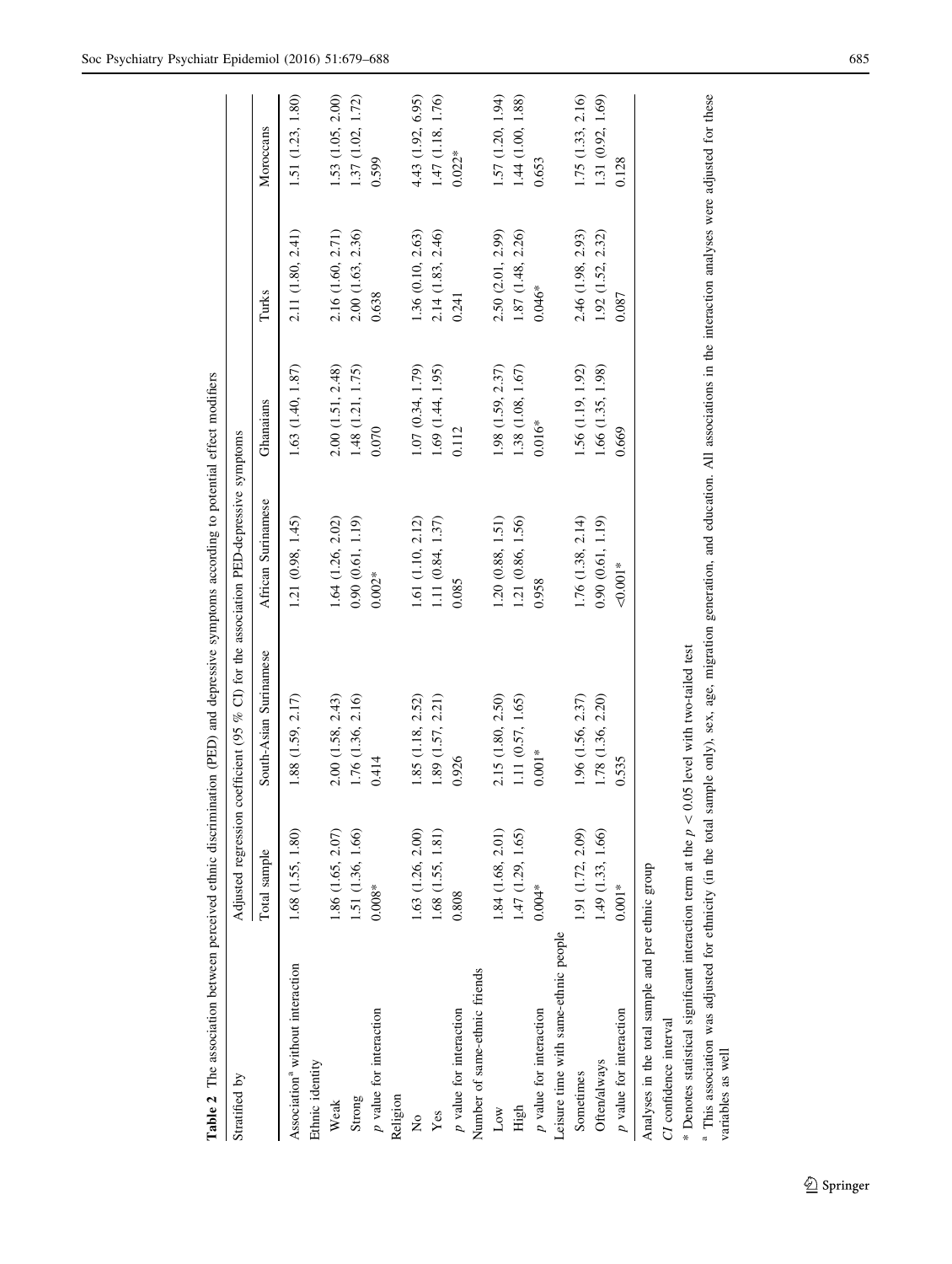# **Discussion**

This study found that perceived ethnic discrimination (PED) was positively associated with depressive symptoms in ethnic minority groups. Ethnic identity, religion, and ethnic social network weakened this association, although the buffering effects differed by ethnic minority group. We observed that the association between PED and depressive symptoms was weaker among (a) those with a strong ethnic identity in African Surinamese and Ghanaians, (b) those who practice religion among African Surinamese and Moroccans, and (c) those with a large ethnic social network in all ethnic minority groups (except Moroccans).

This study had some potential limitations. First, the design of this study was cross-sectional, thus limiting the possibilities for causal inferences. However, we were mainly interested in exploring possible effect modification by the psychosocial factors, and not necessarily in the association between PED and depressive symptoms as such. Second, the sample consisted of populations living in the one European city, therefore the findings may not be generalised to other European cities. Third, the response rates were quite low, so non-response bias might have occurred. Since our study mainly focused on the interaction analyses and not prevalence estimates, the selective response may not necessarily be an important limitation. The selective response might have biased the prevalence estimates, but is seems unlikely that it may have biased the strength and direction of the interaction effects. Finally, the measurement of the psychosocial factors might not be adequate enough to fully capture the buffering effects in relation to PED. For example, for ethnic social network we only assessed the quantitative aspect, but not the qualitative. Religion was measured with a single question, but could have been supplemented with, say, religious social support and type of religion. A study among Arab Americans showed that the association between ethnic discrimination and psychological distress tended to be stronger among Christians than Muslims [[45\]](#page-9-0).

We found evidence suggesting that the buffering effect of ethnic identity was strongest in African Surinamese and to lesser extent Ghanaians. Maybe for these two Africanorigin groups, particularly for African Surinamese, the health-buffering effect of ethnic identity operates through sense of belonging, which might be related to their sociocultural history of slavery and racism [[46\]](#page-9-0). And because of this historical awareness, ethnic identity could be an important source of resilience for these particular groups to overcome the effects of PED. For the other ethnic minority groups, different dimensions of ethnic identity may act as buffers in relation to PED (e.g., family history, belonging to the ethnic community).

We further found that religion weakened the association between PED and depressive symptoms in African Surinamese and particularly in Moroccans, but not in other groups. This is only in part consistent with previous studies from the US, which showed that religion had protective effect in African Americans [\[31](#page-9-0)], but no effect in Arab Americans [\[45](#page-9-0)]. Our divergent pattern across ethnic minority groups could possibly be explained by how religion is experienced, and how it relates to discrimination. Maybe among African Surinamese and Moroccans religion is a positive phenomenon (e.g., source of strength or inspiration, social support), making them resilient in the face of daily stressors [\[29](#page-9-0)]. A Dutch report indicated that Moroccans are more actively engaged in religious activities, partly as a response to the currently hostile climate toward their Muslim-Moroccan background [[13\]](#page-8-0). Interestingly, only 2 % of Moroccans did not practice religion and they could differ from those who are religious in different ways. For example, they could experience more overall discrimination, both by other-group members (because of their ethnic background) and by same-group members (social exclusion due to religious abandonment).

The measures of ethnic social network tend to have buffering effects in most ethnic minority groups. Among most ethnic minority groups, same-ethnic friends had protective effect, suggesting that same-ethnic friends might serve for them as an outlet to share their discriminatory experiences to reduce the psychological burden. In African Surinamese, however, spending leisure time with sameethnic people was protective. It could be that for African Surinamese experiencing discrimination, given its historical connotation, is being seen as personal failure or shameful [\[16](#page-8-0)], so people might be cautious in discussing such experiences with their friends, but rather engage in ethnic social activities (including those organized by the church).

It could be argued that the buffering effects of ethnic social network, as found in this study, owes to the social network in general, regardless of the ethnic nature. However, in additional analyses (data not shown), we did not find any evidence that having ethnic Dutch friends and spending leisure time with ethnic Dutch people weakened the association between PED and depressive symptoms across the ethnic minority groups.

In conclusion, ethnic identity, religion, and ethnic social network weakened the association between PED and depressive symptoms, but the buffering effects differed by ethnic minority group. The particular psychological and sociological meanings different ethnic minority groups attach to these certain psychosocial factors might help understand these disparate buffering effects. Further research should investigate the effects of ethnic identity,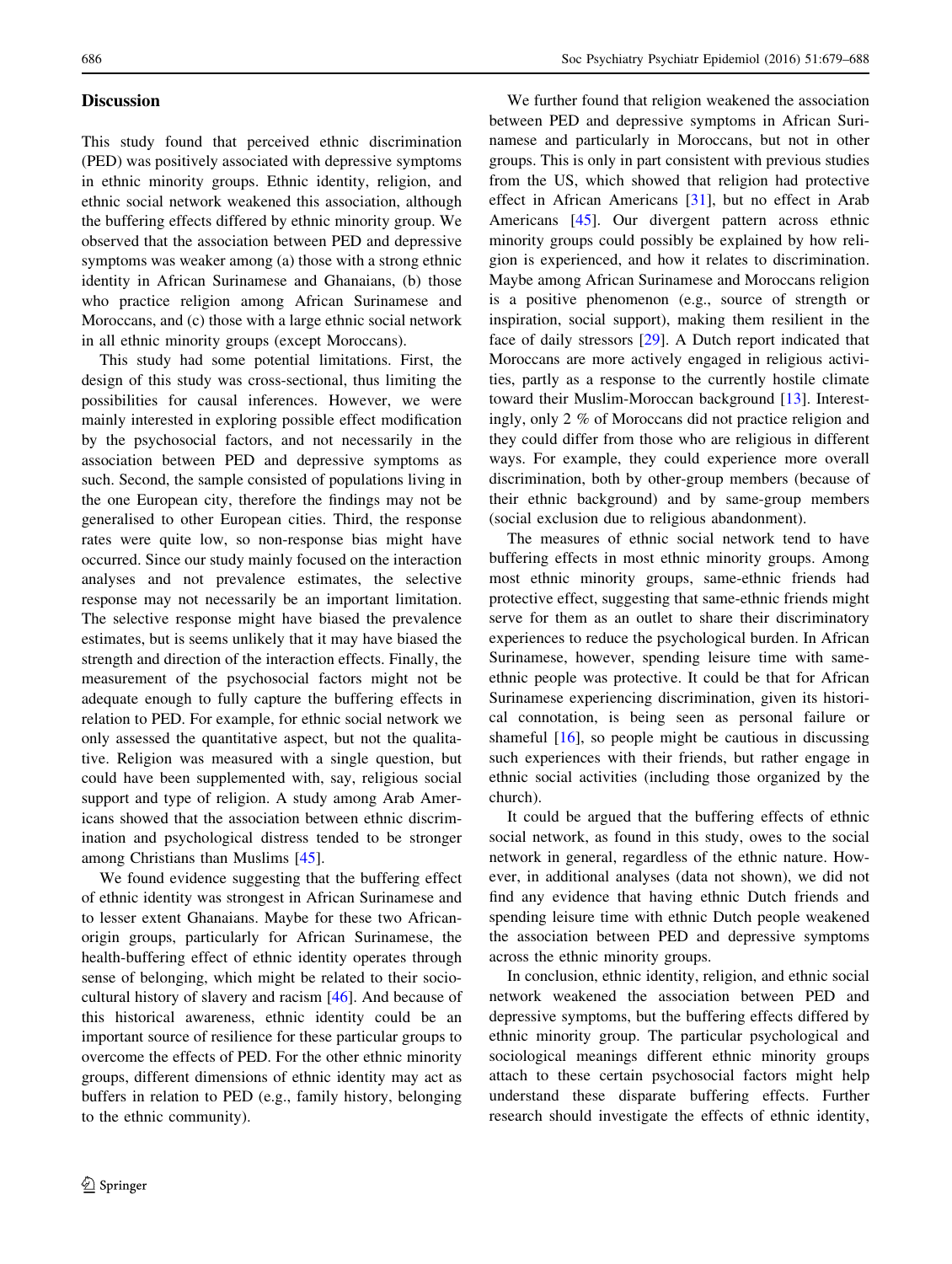<span id="page-8-0"></span>religion, and ethnic social network in relation to PED in more depth, both quantitatively and qualitatively. Quantitative studies could explore the different dimensions of, say, religion such as the frequency of attending religious services, social support from religious institutions. Qualitative research could unravel how ethnic minority groups use and which meaning they attach to various psychosocial factors in relation to PED. This may help to grasp the underlying sources of resilience that are employed by ethnic minority groups to overcome experiences of ethnic discrimination.

Acknowledgments We are most grateful to the participants of the HELIUS study and the management team, research nurses, interviewers, research assistants, and other staff who have taken part in collecting the data of the HELIUS study. We thank Wim Busschers for his statistical advice.

#### Compliance with ethical standards

Conflict of interest The authors declare that they have no conflict of interest.

Ethical standard statement This study was approved by the Institutional Review Board of the Academic Medical Center, University of Amsterdam, Amsterdam, The Netherlands. The study participants gave their written informed consent prior to their inclusion in the study.

Open Access This article is distributed under the terms of the Creative Commons Attribution 4.0 International License ([http://crea](http://creativecommons.org/licenses/by/4.0/) [tivecommons.org/licenses/by/4.0/\)](http://creativecommons.org/licenses/by/4.0/), which permits unrestricted use, distribution, and reproduction in any medium, provided you give appropriate credit to the original author(s) and the source, provide a link to the Creative Commons license, and indicate if changes were made.

### References

- 1. Choenni C (2002) Ghanezen in Nederland, een profiel, vol 20. Ministerie van Binnenlandse Zaken en Koninkrijksrelaties, Den Haag
- 2. Stronks K, Snijder MB, Peters RJ, Prins M, Schene AH, Zwinderman AH (2013) Unravelling the impact of ethnicity on health in Europe: the HELIUS study. BMC Public Health 13:402. doi:[10.1186/1471-2458-13-402](http://dx.doi.org/10.1186/1471-2458-13-402)
- 3. StatLine (2015) Bevolking; generatie, geslacht, leeftijd en herkomstgroepering, 1 januari. Centraal Bureau voor de Statistiek. [http://statline.cbs.nl/.](http://statline.cbs.nl/) Accessed 5 Oct 2015
- 4. Choenni C, Harmsen C (2007) Geboorteplaats en etnische samenstelling van Surinamers in Nederland. Bevolkingstrends 55. Netherlands Statistics, Voorburg
- 5. Van Niekerk M (2000) De krekel en de mier: Fabels en feiten over maatschappelijke stijging van creoolse en hindoestaanse Surinamers in Nederland, vol 12. Het Spinhuis, Amsterdam
- 6. Bureau Onderzoek en Statistiek (2015) Feiten en cijfers. Gemeente Amsterdam. [http://www.ois.amsterdam.nl/feiten-en](http://www.ois.amsterdam.nl/feiten-en-cijfers/)[cijfers/](http://www.ois.amsterdam.nl/feiten-en-cijfers/). Accessed 5 Oct 2015
- 7. Prins KS (1996) Van 'gastarbeider' tot 'Nederlander': adaptatie van Marokkanen en Turken in Nederland. Rijksuniversiteit Groningen Groningen, Groningen
- 8. Williams DR, Mohammed SA (2009) Discrimination and racial disparities in health: evidence and needed research. J Behav Med 32(1):20–47. doi:[10.1007/s10865-008-9185-0](http://dx.doi.org/10.1007/s10865-008-9185-0)
- 9. Gee GC, Ro A, Shariff-Marco S, Chae D (2009) Racial discrimination and health among Asian Americans: evidence, assessment, and directions for future research. Epidemiol Rev 31:130–151. doi[:10.1093/epirev/mxp009](http://dx.doi.org/10.1093/epirev/mxp009)
- 10. Krieger N (1999) Embodying inequality: a review of concepts, measures, and methods for studying health consequences of discrimination. Int J Health Serv 29(2):295–352
- 11. Coates R (2012) Covert racism: theory, types, and examples. In: Coates R (ed) Covert racism: theories, institutions, and experiences. Haymarket Books, Chicago, pp 121–139
- 12. European Commission (2012) Discrimination in the EU in 2012. Special Eurobarmeter 393. European Commission, Brussel
- 13. Maliepaard M, Gijsberts M (2012) Moslim in Nederland 2012. Sociaal en Cultureel Planbureau, Den Haag
- 14. Andriessen I, Fernee H, Wittebrood K (2014) Ervaren discriminatie in Nederland. Sociaal en Cultureel Planbureau, Den Haag
- 15. Oudhof K, Harmsen C (2011) De maatschappelijke situatie van Surinaamse bevolkingsgroepen in Nederland. Bevolkingstrend, 4e kwartaal 2011. Centraal Bureau voor de Statistiek, Den Haag/Heerlen
- 16. Essed P (1991) Understanding everyday racism: An interdisciplinary theory, vol 2. SAGE Publications, California
- 17. Schaap A, Husen van G (2010) Coping and chronic stressors related to psychological health of second generation Moroccans and Surinamese in the Netherlands. In: International Conference on Transcultural Psychiatry, Amsterdam
- 18. Paradies Y (2006) A systematic review of empirical research on self-reported racism and health. Int J Epidemiol 35(4):888–901. doi:[10.1093/ije/dyl056](http://dx.doi.org/10.1093/ije/dyl056)
- 19. Williams DR, Neighbors HW, Jackson JS (2003) Racial/ethnic discrimination and health: findings from community studies. Am J Public Health 93:200–208
- 20. Pascoe EA, Smart Richman L (2009) Perceived discrimination and health: a meta-analytic review. Psychol Bull 135(4):531–554. doi:[10.1037/a0016059](http://dx.doi.org/10.1037/a0016059)
- 21. Brondolo E, Brady Ver Halen N, Pencille M, Beatty D, Contrada RJ (2009) Coping with racism: a selective review of the literature and a theoretical and methodological critique. J Behav Med 32(1):64–88. doi:[10.1007/s10865-008-9193-0](http://dx.doi.org/10.1007/s10865-008-9193-0)
- 22. Major B, Quinton WJ, McCoy SK (2002) Antecedents and consequences of attributions to discrimination: theoretical and empirical advances. Adv Exp Soc Psychol 34:251–330
- 23. Cokley K (2007) Critical issues in the measurement of ethnic and racial identity: a referendum on the state of the field. J Couns Psychol 54(3):224
- 24. Phinney JS (1996) When we talk about American ethnic groups, what do we mean? Am Psychol 51(9):918
- 25. Kimura A (2008) Discrimination, group identity, and mental health: a comparative study of African Americans, Caribbean Americans, and European Americans. Dissertation, University of Akron
- 26. Mossakowski KN (2003) Coping with perceived discrimination: does ethnic identity protect mental health? J Health Soc Behav 44(3):318–331
- 27. Hill PC, Pargament KI (2003) Advances in the conceptualization and measurement of religion and spirituality: implications for physical and mental health research. Am Psychol 58:64–74
- 28. Pargament KI (2001) The psychology of religion and coping: theory, research, practice. Guilford Press, New York